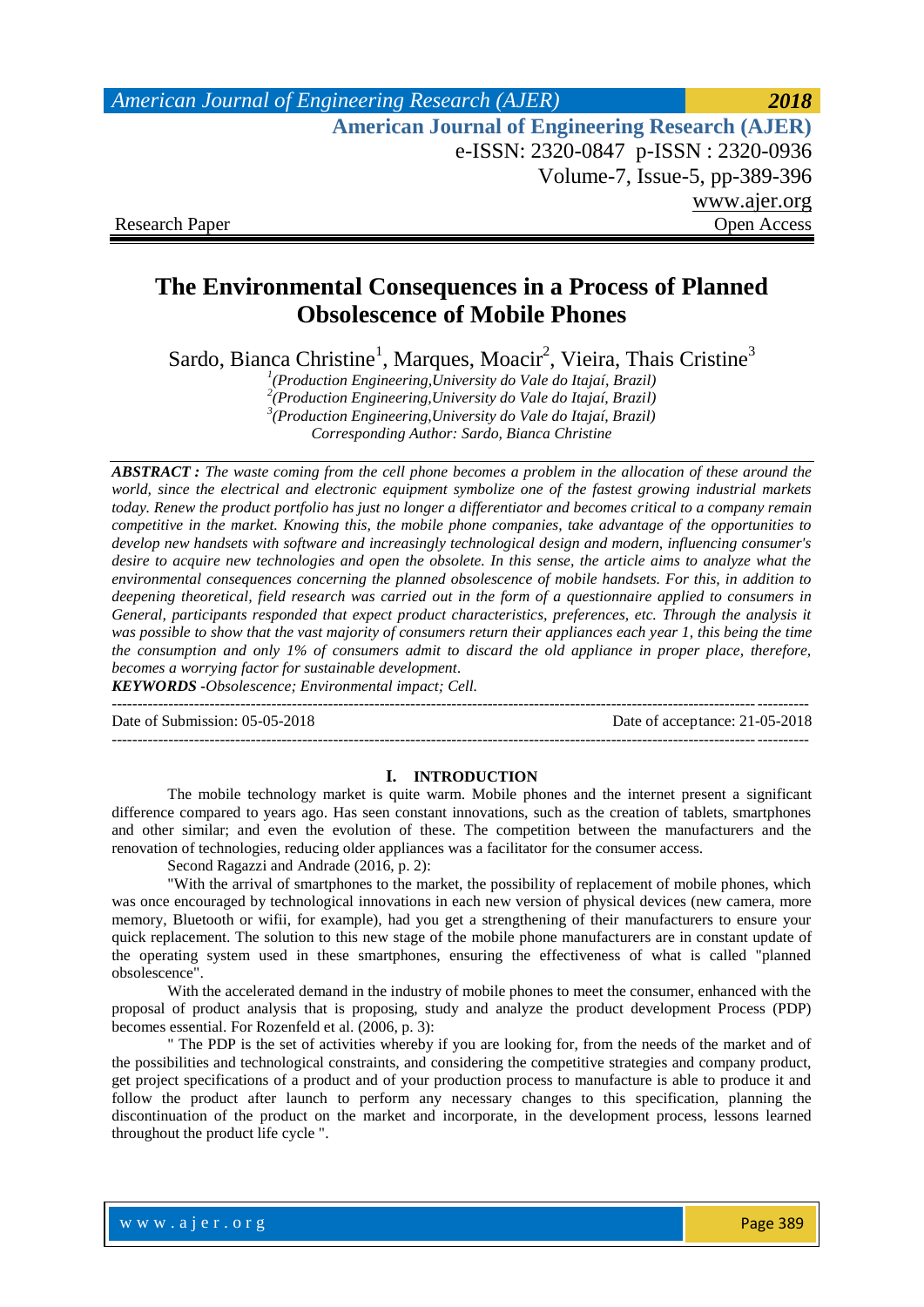According to the abovementioned text, the planned obsolescence induces consumers to buy substitutes within smaller and with a frequency greater than naturally would consume. The firmament of obsolescence is related to the pleasure of the people to have something that is new on the market, based on the idea that

everything that is old has no value and no status vis-à-vis the company. The withdrawal of the cell phones of circulation, environmental requirements are taken into consideration, which may involve the reuse of parts, disassembly or complete disposal.

So, with the evolution of technology, cell phones are becoming more enhanced features in the operating system or in news in manufacturing, factors that leave consumers vulnerable to the rapid exchange of equipment.

A large part of the population exchanges the equipment without first taking them to a service, that is, buy a new handset and the ' old ' is donated, stored or discarded. According to a survey by the IDEC (Brazilian Institute of consumer Defense) (2013, p. 5), "mobile phones or smartphones are present in 93% of Brazilian homes and are also the equipment's that are less time with your users, on average, about of 2 and a half years. "

In view of the strong competition in the market of technologies, manufacturing and the service performed by the companies, are adopted as a great advantage to gain even more users. The ideal time and the actual duration tends to be greater among users who exchange their devices with operating problems, than among users who swap to upgrade the equipment.

According to news website Uol (2016), Efe, the analysis of the consulting firm IDC, Francisco Jerônimo, States that "the innovation of the manufacturers is not as strong as in the past, it's not enough to convince users to change their phone so often ". The handset market is a very competitive environment, so companies suffer from constant changes to meet the market and its consumers.

According to news website Uol (2017), "the iPhone 6s was the best-selling smartphone in the world last year, according to the IHS consultancy firm Market, totaled 60 million units marketed device for 2016". In the image below, published by IHS Market, Apple released the 2nd with the iPhone 7 (about 50 million), 3 with the iPhone 7 Plus (25 million) and 4th place with iPhone 6s Plus (25 million), as shown in Fig1.



**Figure 1-Cellphones bestsellers in the world in 2016.**

Source: UOL Website (2017)

Through the data collected, we sought to understand the interaction between consumers and the new mobile phones. In other words, the study aims to analyze the central consumer vulnerability in relation to Smartphones and the planned obsolescence, as well as understand this technology and what the paths used by their manufacturers, knowing that the number of users is becoming increasingly significant.

## **II. PLANNED OBSOLESCENCE**

Mészáros (1989, p. 88) says that "we live in a disposable society that relies on decreasing usage of the goods and services produced.

Following the same line of reasoning, the strategy of planned obsolescence for Wada (2011, p. 38), "aims to reduce the life-cycle of products, or even the creation of relatively short cycles, aiming for quick movement of the market for feed the economy and consumer wishes. "

Thus, the electronic market, according to Leonard (2010, p. 161 apud Wada, 2011, p. 39), "has four basic conditions to be the target of planned obsolescence, being they: the cost of repair, replacement parts, new components and incompatibility the promotion of the exchange of the old with the new. In addition to the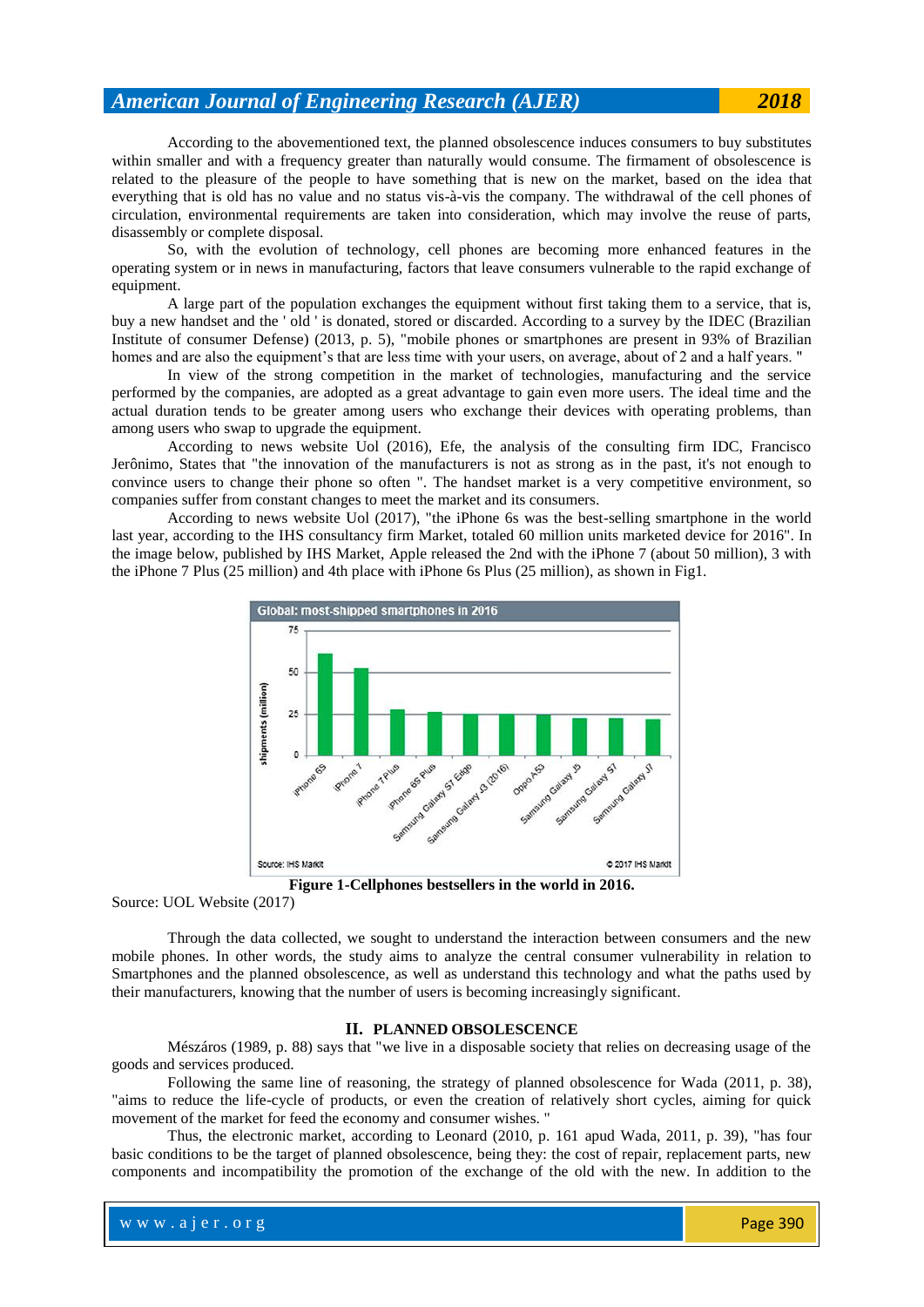battery change, there are other factors which lead to the disposal of smartphones in General: low product quality, operating system upgrade not picking up more the old model, complexity in your auto repair and cost, distance between supplier and consumers, low price of new products, search for modern equipment.

## **III. PLANNED OBSOLESCENCE IN CELL PHONES**

The electronics market, according to Leonard (2010, p. 161 apud Wada, 2011, p. 39), "has four basic conditions to be the target of planned obsolescence, being they: the cost of repair, replacement parts, the incompatibility of new components and the promotion of return of the old with the new. "

According to news published on the Site Uol (2013), the Apple company is accused by the Brazilian Institute of politics and law of computing (IBDI), to carry out planned obsolescence on iPad 4, which was released in a period of less than one year from your last posting. If you lose the case, the company may have to reimburse consumers who purchased the iPad 3.

In addition to the battery change, there are other factors which lead to the disposal of smartphones in General: low product quality, operating system upgrade not picking up more the old model, complexity in your repair and high cost, distance between supplier and consumer, low price of new products, search for modern equipment.

The obsolescence program in the industry of mobile handsets, according to author above, "is one of the pillars for the capital turned into this trade. While cell phones also symbolize a social status, in which owners of newer models demonstrate have a higher purchasing power, the design of new appliances will continue happening and planned obsolescence used as a pillar of production ". CHERNEV (2013, p. 14).

#### **IV. ENVIRONMENTAL CONSEQUENCES**

Increasingly the waste becomes a challenge for the public managers worldwide, since the electrical and electronic equipment (EEE) symbolize one of the fastest growing industrial markets today. There is a significant increase in waste generation of such equipment. For Mansur (1993, p. 13) "garbage is basically any solid residue from human activity."

The significant increase in the generation of solid waste from electronic equipment is related to rapid obsolescence applied in mobile phones. According to data of the site G1 (2015), "the Brazil drops a year 1.2 million tons of junk mail, in addition, according to the World Bank, the volume of it increases three times faster than common garbage."

In Brazil the [law No. 12,305, August 2 2010 ,](https://www.microsofttranslator.com/bv.aspx?from=pt&to=en&a=http%3A%2F%2Flegislacao.planalto.gov.br%2Flegisla%2Flegislacao.nsf%2FViw_Identificacao%2Flei%252012.305-2010%3FOpenDocument) The establishment of the Brazilian solid waste Policy, which establishes the shared responsibility for the lifecycle of products: individual assignments and chained set of manufacturers, importers, distributors and marketers of consumers and holders of public services of urban cleaning and solid waste management, to minimize the volume of solid waste and waste generated, as well as to reduce the impacts to human health and environmental quality (BRAZIL, 2010).

### **V. E-WASTE**

Junk mail, or e-waste, can be defined as "is a conglomeration of electronic devices that are no longer useful, for being defective or obsolete" (UDESC, 2013). Cell phones have more than 40 chemical elements, the damage to the environment and human health are numerous.

In the junk e-mail, specifically on cell phones are found elements such as lead, arsenic and beryllium, which can damage the nervous system, blood, skin diseases, lung cancer (MOREIRA, 2007). With that, the way that cell phones are discarded, become a problem: technological, environmental and social. Oliveira and Slavers (2010, p. 6) points out that "the environmental concern regarding the inadequate provision e-waste occurs due to the release of toxic substances that can cause serious impacts on nature."

Constantly, the electronics were evolved and improved. By providing some comfort to humans, and the increasingly rapid releases, brought the obsolescence for various products. At this juncture, tons of electronic devices called for technological waste are disposed of continuously, causing major environmental impacts (PRUX, 2009).

#### **VI. ENVIRONMENTAL IMPACTS OF MOBILE PHONES**

"The environmental impact generated from the sales of the product have long been neglected, being difficult to control and administration, because after a transfer of possession to the final consumer product liability marketed becomes diffused "(VBGVUES, 2007, p. 25). "The problem of the WEEE (waste electrical and electronic equipment) is still far from a simple solution, mainly due to the complexity with which are designed" (CHERNEV, 2013, p. 13).

According to Wheat , Antunes and Balter (2013, p. 5-6), "there are many problems caused by some components used in the production of mobile, both to human health with regard to the environment, which were raised from your life cycle assessment, which are: circuits Electronics: metals such as gold and Palladium, used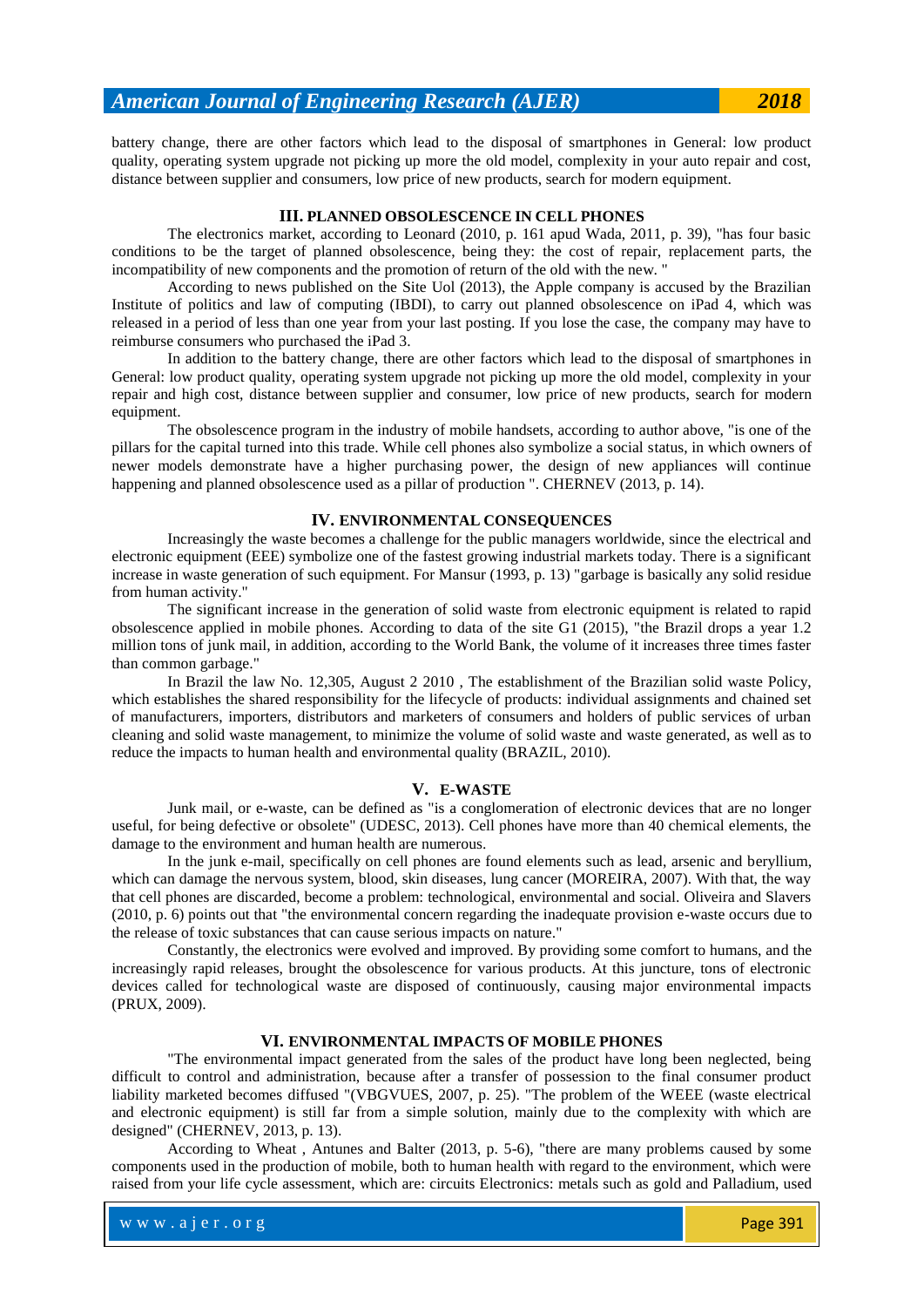in this step are rare. The extraction of the same is pollutant and little productive, because to produce one ton of gold, are generated at least 10000 tons of CO2, carbon dioxide, which contributes to phenomena such as global warming, "heat islands" and heat exchange. Battery: in the process of making this part, are used, among others, nickel and cobalt. They are obtained by mining, essentially highly impactful. Housing: polymers such as PVC and polycarbonate, are derived from oil, which is a non-renewable source. In addition, aluminum production requires a huge expenditure of energy and water. LCD screen: Indium is a rare mineral in pure form (usually is obtained in the extraction of other minerals) and so, besides the impact of mining, there is still a great expenditure of energy in electrolysis to separate the ore. Keyboard: the touch screen was a good technological advancement for the environment because it dispenses with the use of silicone and plastic, which are materials more difficult to reuse or recycle the glass. Other mobiles without this technology have the keyboard of the same material as the car case. "

One of the major concerns of the companies and the Government, is the destination of the electronic equipment's, accessories and components. The information below highlight this reality:

a) According to the website of the United Nations in Brazil (2015), "predicts that the world will have in the year 2017, 50 million tons of electronic garbage";

b) According to the United Nations Website in Brazil (2013), "of the 7 billion inhabitants of the world, 6 bi have cell phones, but bi do not have 2.5 bathrooms";

c) "The medals of the Olympic Games of Tokyo 2020 will be made from the recycling of precious metals found in junk mail from Japan" (UN BR, 2016);

d) "If the global population in fact reach 9.6 billion in 2050, it will take almost three planets Earth to provide the natural resources needed to maintain the current lifestyle of humanity" (UN BR, 2016);

e) "The Brazilian cellular Exchange, every 1 year and 1 month on average", according to Exam Magazine (2015).

## **VII. VULNERABILITY OF CONSUMERS IN THE INDUSTRY OF MOBILE PHONES**

Second Ragazzi (2010, p. 151), "the principle of consumer vulnerability is the great foundation of the system, because its rules were built for the purpose of harmonizing the consumer relations between suppliers and consumers."

A second vulnerability should be thinking of Nunes (2012, p. 675), "this weakness, that fragility, is real, concrete, and stems from two aspects: one technical and the other economic measures".

"The consumer is the consumer's own vulnerability to consumer relations, underprivileged part, or weaker, ends up having to undergo the conditions that are imposed by the providers, the strongest" (Borges, 2010, p. 58).

#### **VIII. MATERIALS AND METHODS**

The methodology of this work, went through a literature review and a structuring of components of this research in accordance with the listing of key concepts associated with the vulnerability of the consumer in the industry of mobile handsets, planned obsolescence, product development process and environmental impacts.

This study was quantitative and qualitative in nature with exploratory and descriptive objective, given the possible deficiency of studies that address the situation of vulnerability of consumers of mobile technology, specifically iPhones, and the disruption of these process.

According to George (2003), "exploratory research may be characterized by develop and clarify ideas making them clearer their data provided support to deepen the theme and for being named" basic research ". Descriptive research already to Gil (2000), "the description of the characteristics of a given population is goal of this research. Features the use of questionnaires or observation in order to achieve the results. "

Finally, the process of discontinuation of the product in a specific cell phone brand (iPhone) and the impact of your consumer's underscoring the vulnerability of the user. Still, even if you work with a mobile device specific model, this study can cover all other brands because it is a standard case of discontinuity and obsolescence that occurred.

#### **IX. APPLICATION OF RESEARCH**

The site Survio sent to search for 3000 people and the remainder was for reach in social networks of academic and friends. Ideal for sample was receiving 357 responses, according to the calculation of sampling, however, were collected and all replies 606 was used for field research had a great result.

606 people participated in the research of the day 01 to 31 March 2017, being male and 268 females 338 (1 graph of percentage below) and the same aged 14 and 67 years old, with an average age of 25 years. In addition to the questionnaire conducted with consumers over the internet has set some criteria for application: people who own cell phones and age greater than 13 years.

Graph 1 presents the percentage of age of each consumer.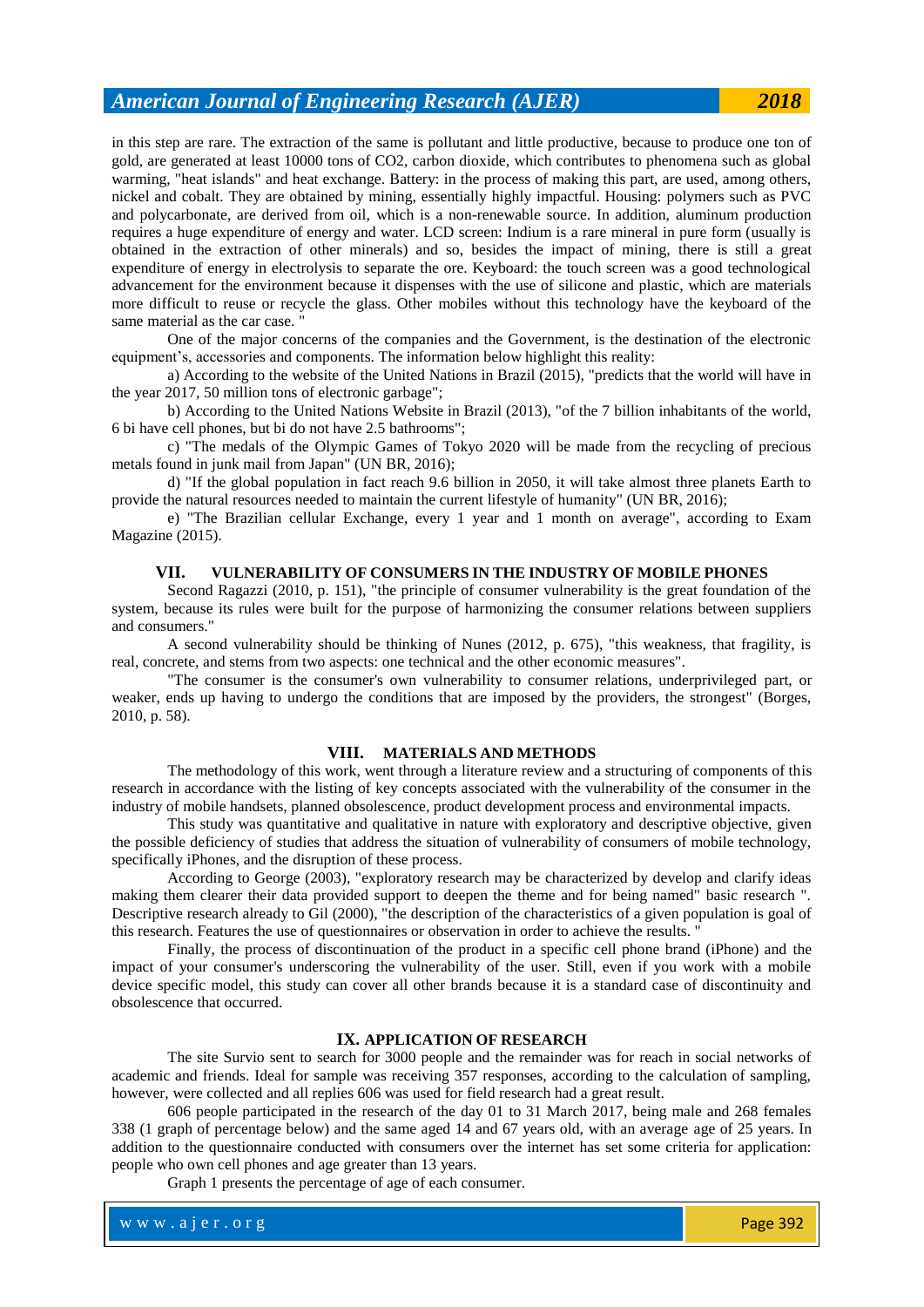

**Chart 1-percentage of Age of the questionnaire**

The first question asks what brand of equipment that each has, for personal or family use. Were placed 4 brands of cell phones and other option containing other brands. Below is the question and the answers to the first question, presented in graphical formatting.



The next question is pertinent at the time of use of the current mobile device and it can range from 1 month of use until 3 years or more, and the answers provided by the chart 3.



**Chart 3 – Time of use of the mobile device**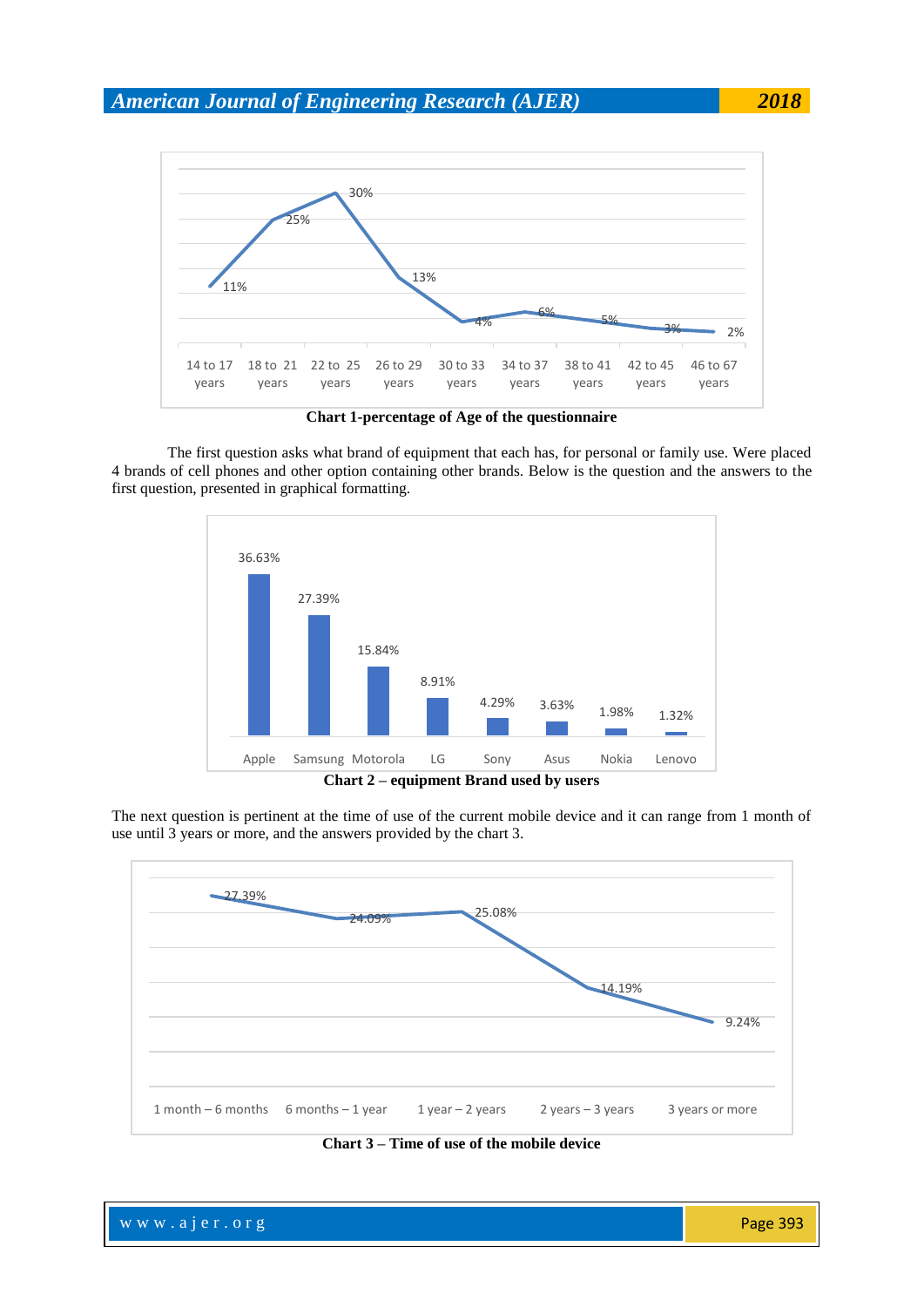And as the above chart shows a considerable short period between user and device, the next question held assists and the firmament to the limited life cycle of mobile device.

According to the responses obtained in question number 3 the majority of the population had more than 5 cell phones during life and other 15% responded that they already had 4 devices throughout your life, as the graph 4 below.



**Chart 4 – number of devices obtained by users**

The next question (number 5) is pertinent to the customer satisfaction with the performance of the mobile device. The fully satisfied has 54.5% of the survey responses. Already 33.3% of respondents reported being satisfied in parts and 3.3% reported to be totally dissatisfied.

The question number 6 and the chart below refer to the performance of the mobile device, as your durability and lifetime. 34.7% of respondents reported being fully satisfied with the durability of the appliance and 16.8% reported being dissatisfied in part and 1% completely dissatisfied.

Already the number 7 graph, shown below, assessing what interferes with the purchase of a mobile device, and the speed of the system was the issue that most stood out in front of users.42.4% reported buying the unit according to the speed of your system, 20.4% reported being the main battery durability and 12.2% buy as the brand.

The next question (number 8) is related to consumer trade reasons. Then follows representative chart of responses, and the new functions become the essential reason for return.27.1% reported buying new appliance for the amount of functions. 22.8% reported that the reason for purchase is the previous operation of the device and not 19.5% reported purchasing the new handset due to your modernity.

Thinking about what consumers did with the old cell was prepared to question number 9, presented by chart. The donation of the old appliance is the answer more presented answers, however, only 1% of users drop in the correct locations, alarming information for sustainability.40.6% of respondents reported giving to others the old appliance; 33.3% reported that they keep the appliance at home and 1.3% reported playing in the trash.

The next graph is being presented on the issue 10 of the questionnaire applied to consumers and presents how likely the replacement of the current mobile device. 30.69% reported that it is very likely the switch of the appliance, 31.02% reported to be unlikely and 19.14% reported not an unlikely.

And finally, the last issue, number 11, cell Exchange reasons. 46.5% for the slowness of the system. 36% and 9.6% features for personal status.

### **X. RESULTS**

There are several discontinuities related consequences of cell phones in both the consumer and environmental impacts, the product has several factors that compromise human life. The use of mobile devices has increased greatly in recent years and there is an environmental concern in relation to discard inadequate due to release of toxic substances, because they carry more than 40 chemical elements.

The environmental impacts generated for the device have been neglected for years, making it difficult to control at the present time, because after the purchase by the final consumer to the correct destination ends up being disseminated by the user and manufacturer. "Induced obsolescence in society, everything ends up in garbage. The faster passing and for the life of the products, the greater the drop. Advertising is the engine that makes all this dynamic work "(P, 2013).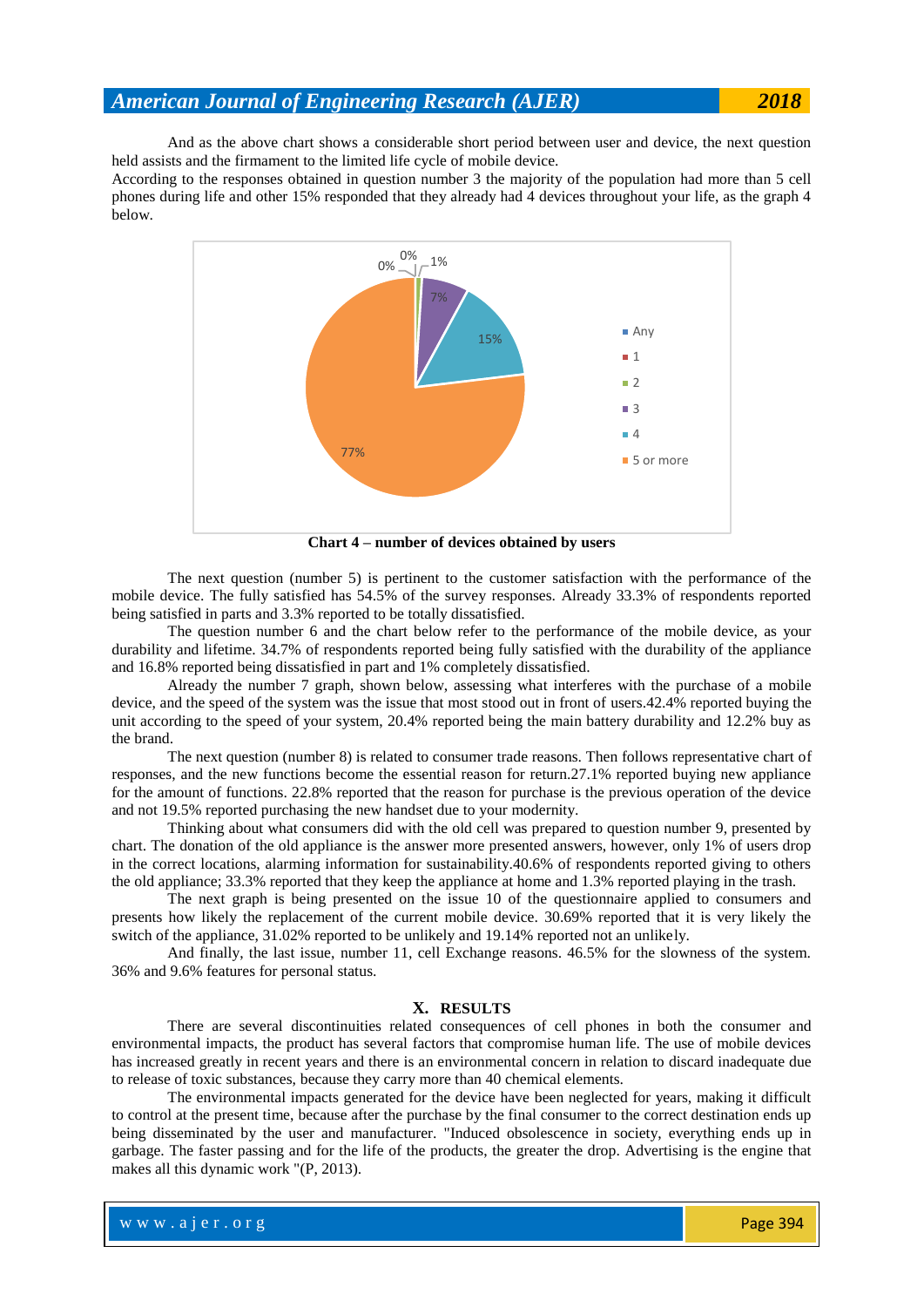Thus, the consequences of environmental impacts are huge as seen on theoretical foundation. Is the duty of every human being to give a correct destination for the appliance and duty of manufacturers give the full support and teach ways to occur in the best possible way? According to Morais et al (2008, p. 4), "what to do with the scrap is a complicated process, because you can reuse in product levels, parts and components, and there is still the possibility of the second-hand market or the use of parts or parts for maintenance. Anyways always be  $\cdot$  When the device reaches the end of your life, and it is at this time that the need for a proper logistics to drive your destination, avoiding contamination of the environment.

#### **XI. CONCLUSION**

There are several discontinuities related consequences of cell phones in both the consumer and environmental impacts, the product has several factors that compromise human life. The use of mobile devices has increased greatly in recent years and there is an environmental concern in relation to inadequate disposal due to the release of toxic substances because they carry more than 40 chemical elements. The environmental impacts generated for the device have been neglected for years, making it difficult to control at the present time, because after the purchase by the final consumer to the correct destination ends up being disseminated by the user and manufacturer.

Awareness of the problem of e-waste is important for the entire world population and all manufacturers of technology, especially the focus of this study, must carefully seek sustainable solutions for the process of development of these devices becomes a future disorder, the possibility of reusing parts and components by preventing contamination of the environment and the faster is the cell lifecycle, the greater the drop.

Therefore, the product development process with planned obsolescence is complex, it is not possible to exhaust the subject and opens doors for other studies, signaling to new paths. Anyway, it is essential to the study of equipment which are directly linked to the daily life of human beings.

#### **REFERENCES**

- [1]. RAGAZZI, João Luiz; ANDRADE, Paulo Henrique Loyola Vianna. The Retirement of the IPhone 4: an analysis of the evolution of planned obsolescence in violation of fundamental rights. Anima: electronic journal of law school faculties OPET. Curitiba PR-Brazil. Year VIII, n° 14, jan/jun 2016. Available a[t:http://www.anima-opet.com.br/pdf/anima14/artigo-13.-a-aposentadoria-do](https://www.microsofttranslator.com/bv.aspx?from=pt&to=en&a=http%3A%2F%2Fwww.anima-opet.com.br%2Fpdf%2Fanima14%2Fartigo-13.-a-aposentadoria-do-iphone-4-uma-analise-da-evolucao-da-obsolescencia-programada-na-violacao-dos-direitos-fundamentais-do-consumidor.pdf)[iPhone-4-uma-analise-da-evolucao-da-obsolescencia-programada-na-violacao-dos-direitos-fundamentais-do-consumidor.pdf<>](https://www.microsofttranslator.com/bv.aspx?from=pt&to=en&a=http%3A%2F%2Fwww.anima-opet.com.br%2Fpdf%2Fanima14%2Fartigo-13.-a-aposentadoria-do-iphone-4-uma-analise-da-evolucao-da-obsolescencia-programada-na-violacao-dos-direitos-fundamentais-do-consumidor.pdf). Access in: 19 August 2016.
- [2]. ROZENFELD, Henry; FORCELLINI, Fernando Antonio; AMARAL, Capaldo Daniel; TOLEDO, José Carlos; SILVA, Sergio Luis; ALLIPRANDINI, Dario Henry; SCALICE, RégisKpvacs. Product development management: a reference for improving the process. São Paulo: Saraiva, 2006.
- [3]. UOL WEB SITE. "Biggest challenge" for Apple are increasingly renewal cycles long. EFE in Madrid, 16 Sept. 2016. Available at:  $\langle$ http://tecnologia.uol.com.br/noticias/efe/2016/09/16/maior-desafio-para-a-apple-sao-os ciclos-de-renovacao-cada-vez-maislongos.htm>. Access in: 05 set. 2016.
- [4]. UOL WEB SITE. iPhone was the best-selling smartphone 6s of 2016, says consulting. São Paulo: Adrenaline, 27 mar. 2017. Available at: < http://adrenaline.uol.com.br/2017/03/27/48949/iphone-6s-foi-o-smartphone-mais-vendido-de-2016-afirmaconsultoria/ > accessed: 27 Apr 2017.
- [5]. MÉSZÁROS, István. *Destructive production and the capitalist state*. São Paulo: essay, 1989
- [6]. WADA, Warren Sonoda. Perceptive obsolescence in the context of Contemporary Consumption: The Apple brand on sale of iPhones. Undergraduate conclusion work. Escola Superior de Propaganda e Marketing, São Paulo, SP, Brazil, 2011.
- [7]. LEONARD, F.S. & SASSER, W. E., *"The tilt of quality"*. Harvard Business Review, 60 (5): 163-171.2010 (p. 164).
- [8]. UOL WEB SITE. Apple is expected to Respond in court By planned obsolescence of the iPad. São Paulo: writing Digital Look, 21 Feb. 2013. Available at: <http://olhardigital.uol.com.br/noticia/apple-devera-responder-na-justica-por-obsolescenciaprogramada-doipad/32762>. Access in: 05 set. 2016.
- [9]. CHERNEV, Lucas Matveichuk. *Habits Of consumption and disposal of cell phones in navsar*i. 2013. 48 f. TCC (graduation)- Environmental Engineering, *Federal Technological University of Paraná, Londrina, 2013*. Available at: <http://repositorio.roca.utfpr.edu.br/jspui/bitstream/1/2388/1/LD\_COEAM\_2013\_2\_17.pdf>. Access in: 05 Oct. 2016.
- [10]. MANSUR, Gilson; MONTEIRO José Henrique R. Penido. You need to know about urban cleaning. Rio de Janeiro. IBAMA/CPU, 1993. Available at: <http://www.resol.com.br/cartilha/rs.php>. Access in: 05 Oct. 2016.
- [11]. WEBSITE G1. Brazil drops year 1.2 million tons of electronics waste. Sao Paulo, nov 09. 2015. Available at:  $\langle$ http://g1.globo.com/jornal-nacional/noticia/2015/11/brasil-descarta-por-ano-12-milhao-de-toneladas-de-lixoeletroeletronico.html>. Access in: 05 set. 2016.
- [12]. Brazil. Law No. 12,305, August 02 2010. The establishment of the Brazilian solid waste Policy; amends Law nº 9,605, of 12 February 1998; and other matters. DiárioOficial da União, Brasília, DF, 02 Aug. 2010. Available at: http://www.planalto.gov.br/ccivil\_03/\_ato2007-2010/2010/lei/l12305.htm. Access in: 27 Sep. 2016.
- [13]. Brazil. Law No. 12,305, August 02 2010. The establishment of the Brazilian solid waste Policy; amends Law nº 9,605, of 12 February 1998; and other matters. DiárioOficial da União, Brasília, DF, 02 Aug. 2010. Available at: http://www.planalto.gov.br/ccivil\_03/\_ato2007-2010/2010/lei/l12305.htm. Access in: 27 Sep. 2016.
- [14]. Brazil. Law No. 12,305, August 02 2010. The establishment of the Brazilian solid waste Policy; amends Law nº 9,605, of 12 February 1998; and other matters. DiárioOficial da União, Brasília, DF, 02 Aug. 2010. Available at: http://www.planalto.gov.br/ccivil\_03/\_ato2007-2010/2010/lei/l12305.htm. Access in: 27 Sep. 2016.
- [15]. OLIVEIRA, Simone, SLAVERS, Janari. of the. *Junk: a study of environmental liability in the context ofEducation Science and Technology Institute of Amazonas-Manaus Center Campus IFAM.* In: Brazilian Congress of environmental management, 1, 2010,